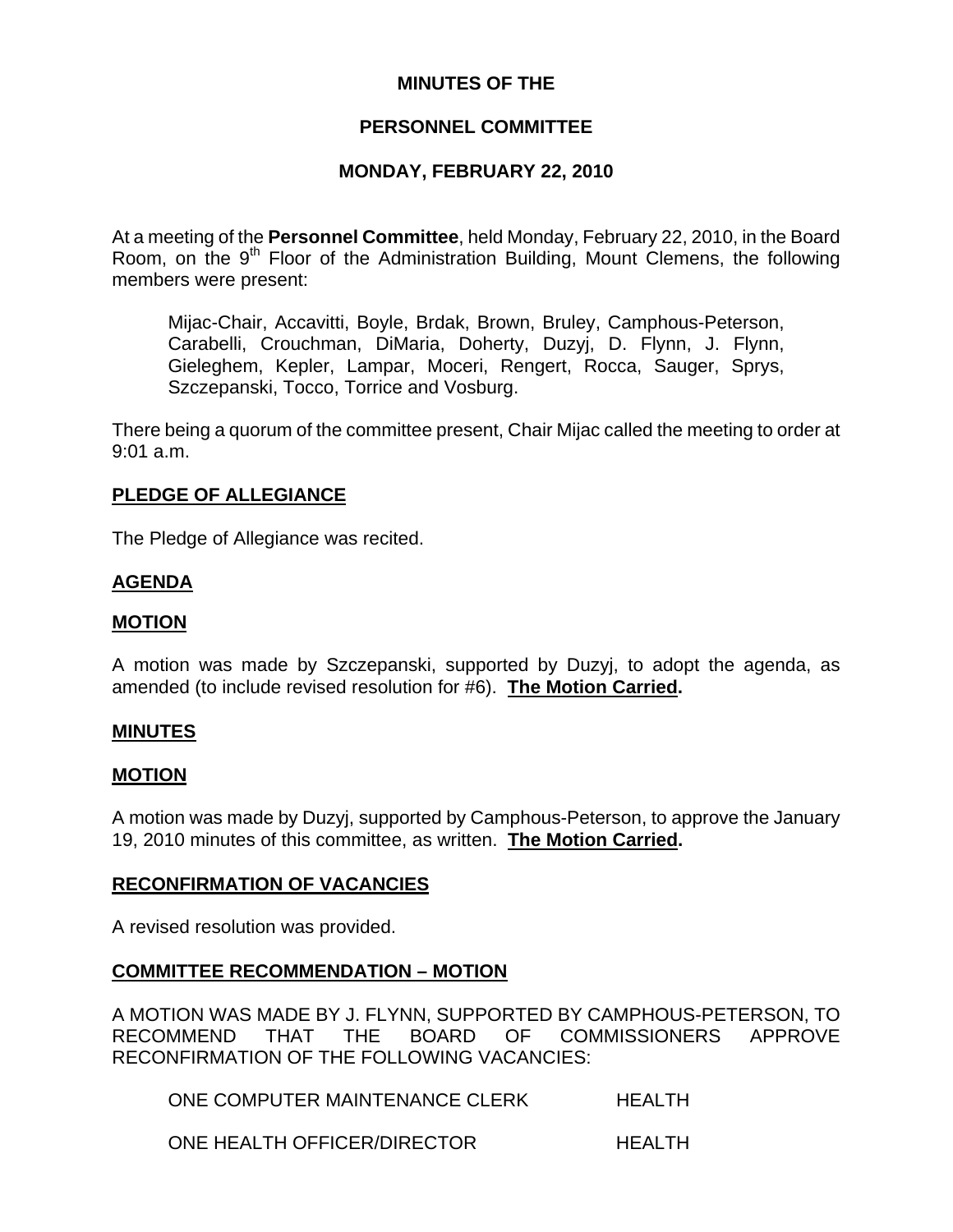| <b>ONE PUBLIC HEALTH NURSE I</b>            | HFAI TH           |
|---------------------------------------------|-------------------|
| <b>ONE PUBLIC HEALTH NURSE III</b>          | <b>HEALTH</b>     |
| ONE SCHOOL IMMUNIZATION PROGRAM<br>ASSESSOR | HFAI TH           |
| ONE MICROFILM COORDINATOR                   | <b>PURCHASING</b> |

# **THE MOTION CARRIED.**

# **REPORT ON VACANT POSITION RECONFIRMATIONS**

### **MOTION**

A motion was made by Kepler, supported by Rengert, to receive and file the report on vacant position reconfirmations. **The Motion Carried.** 

# **CURRENT LAYOFF LIST**

### **MOTION**

A motion was made by Szczepanski, supported by Vosburg, to receive and file the current layoff list.

The following commissioners spoke: Brdak, Rengert and Gieleghem.

Chair Mijac called for a vote on the motion and **The Motion Carried.** 

# **REPORT ON EMPLOYEE MEDICAL CARE PLAN**

#### **MOTION**

A motion was made by Camphous-Peterson, supported by Szczepanski, to receive and file the Employee Medical Plan.

Commissioner Doherty offered a friendly amendment: to refer this plan to Dan Bernard for incorporation in the Personnel Manual.

That was accepted by the maker and supporter.

0The following commissioner spoke: Vosburg.

Chair Mijac called for a vote on the motion, as amended, and **The Motion Carried.**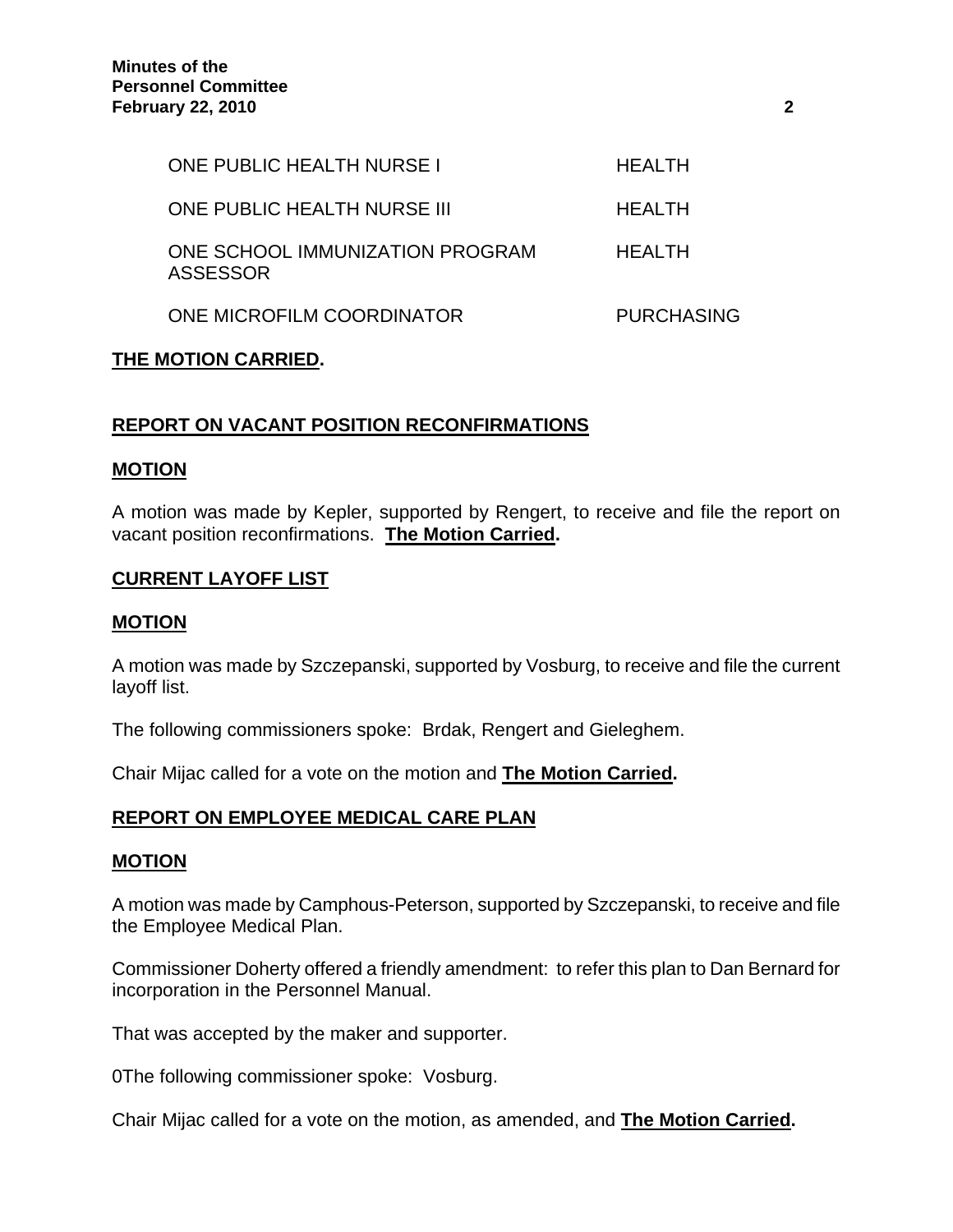# **EXECUTIVE SESSION TO DISCUSS LABOR NEGOTIATIONS AND CONFIDENTIAL CORRESPONDENCE FROM CORPORATION COUNSEL DATED FEBRUARY 9, 2010**

#### **MOTION**

A motion was made by Duzyj, supported by Lampar, to enter into Executive Session for the purpose of discussing labor negotiations and a confidential correspondence from Corporation Counsel dated February 9, 2010.

A roll call vote was taken as follows:

Voting Yes were Accavitti, Boyle, Brdak, Bruley, Camphous-Peterson, Carabelli, Crouchman, Doherty, Duzyj, D. Flynn, J. Flynn, Gieleghem, Kepler, Lampar, Rengert, Rocca, Sauger, Sprys, Szczepanski, Torrice, Vosburg and Mijac. There were 22 "Yes" votes.

### **The Motion Carried.**

In accordance with the motion, committee entered Executive Session at 9:09 a.m., with it concluding at 10:35 a.m.

# **CORRESPONDENCE FROM GABRIEL, ROEDER & SMITH RE: RETIREMENT BENEFIT CHANGES FOR THE POLC – CAPTAINS BARGAINING UNIT**

# **MOTION**

A motion was made by Sprys, supported by Doherty, to receive and file the Gabriel, Roeder & Smith correspondence regarding retirement benefit changes for the POLC – Captains bargaining unit. **The Motion Carried.** 

# **RATIFICATION OF BALANCE OF THREE-YEAR LABOR AGREEMENT WITH UAW LOCAL 412 – UNIT 39 (GENERAL) FROM JANUARY 1, 2008 THROUGH DECEMBER 31, 2010**

# **COMMITTEE RECOMMENDATION – MOTION**

A MOTION WAS MADE BY SZCZEPANSKI, SUPPORTED BY SAUGER, TO RECOMMEND THAT THE BOARD OF COMMISSIONERS APPROVE RATIFICATION OF THE BALANCE OF THE THREE-YEAR LABOR AGREEMENT WITH THE UNITED AUTO WORKERS (UAW) LOCAL 412 – UNIT 39 (GENERAL) FROM JANUARY 1, 2008 TO DECEMBER 31, 2010. **THE MOTION CARRIED WITH BROWN AND CARABELLI VOTING "NO."**